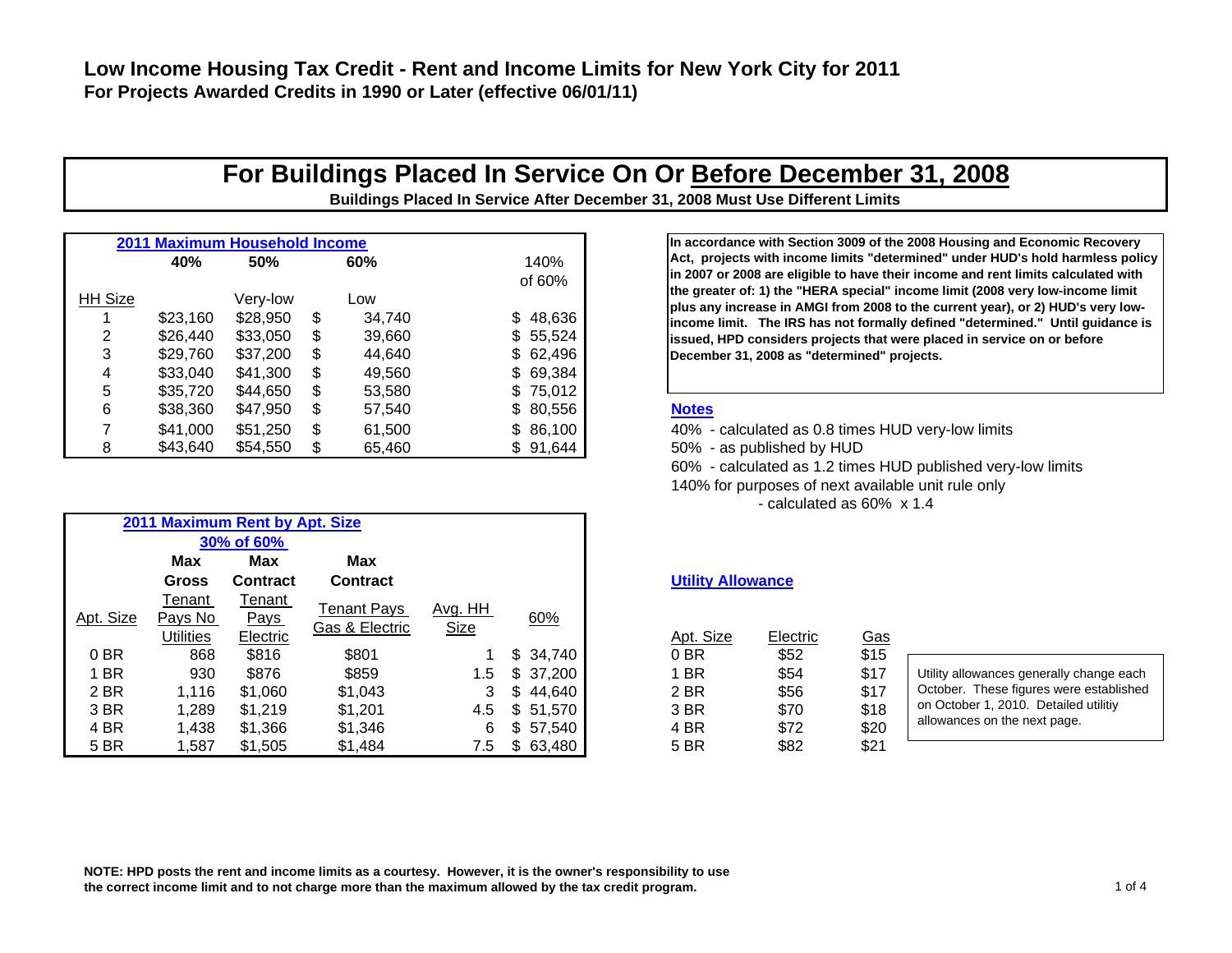## **Low Income Housing Tax Credit - Rent and Income Limits for New York City for 2011 For Projects Awarded Credits in 1990 or Later (effective 06/01/11)**

## **For Buildings Placed In Service On Or Before December 31, 2008**

**Buildings Placed In Service After December 31, 2008 Must Use Different Limits**

|           |                  | 2011 Maximum Rent by Apt. Size |                 |         |               |           | 2011 Maximum Rent by Apt. Size |                 |                 |                |          |
|-----------|------------------|--------------------------------|-----------------|---------|---------------|-----------|--------------------------------|-----------------|-----------------|----------------|----------|
|           |                  | 30% of 40%                     |                 |         |               |           |                                |                 |                 |                |          |
|           | <b>Max</b>       | Max                            | <b>Max</b>      |         |               |           | Max                            | Max             | Max             |                |          |
|           | <b>Gross</b>     | <b>Contract</b>                | <b>Contract</b> |         |               |           | <b>Gross</b>                   | <b>Contract</b> | <b>Contract</b> |                |          |
|           | Tenant           | Tenant                         | Tenant Pays     | Avg. HH |               |           | Tenant                         | Tenant          | Tenant          |                |          |
| Apt. Size | Pays No          | <b>Pays</b>                    | Gas & Electric  |         | 40%           | Apt. Size | Pays No                        | <b>Pays</b>     | Pays Gas        | <u>Avg. HH</u> | 50%      |
|           | <b>Utilities</b> | Electric                       |                 | Size    |               |           | Utilities                      | Electric        | & Electric      | Size           |          |
| 0 BR      | 579              | \$527                          | \$512           |         | 23,160        | 0 BR      | 723                            | \$671           | \$656           |                | \$28,950 |
| <b>BR</b> | 620              | \$566                          | \$549           | 1.5     | 24,800        | <b>BR</b> | 775                            | \$721           | \$704           | 1.5            | \$31,000 |
| 2 BR      | 744              | \$688                          | \$671           | 3       | 29,760        | 2 BR      | 930                            | \$874           | \$857           | 3              | \$37,200 |
| 3 BR      | 859              | \$789                          | \$771           | 4.5     | 34,380<br>\$. | 3 BR      | 1,074                          | \$1,004         | \$986           | 4.5            | \$42,975 |
| 4 BR      | 959              | \$887                          | \$867           | 6.      | 38,360        | 4 BR      | 1,198                          | \$1,126         | \$1,106         | 6              | 47,950   |
| 5 BR      | 1,058            | \$976                          | \$955           | 7.5     | 42,320        | 5 BR      | 1,322                          | \$1,240         | \$1,219         | 7.5            | \$52,900 |

### **HPD LIHTC Utility Allowances**

Utility allowances generally change each October. These figures were established on October 1, 2010.

|            |            |          |                |             |                   |                  |             |                   |            |                  |                           | LIGUULU    |
|------------|------------|----------|----------------|-------------|-------------------|------------------|-------------|-------------------|------------|------------------|---------------------------|------------|
|            |            |          |                |             |                   | Gas Heat         |             |                   | Oil heat & |                  |                           | Heat and & |
| # of       |            |          |                | Gas heat    | Gas Hot           | and & Gas        | Oil heat    | Oil Hot           | Oil Hot    | Electric         | Electric Hot Electric Hot |            |
| Bedrooms   | <u>Gas</u> | Electric | Gas & Electric | <u>only</u> | <b>Water Only</b> | <b>Hot Water</b> | <u>only</u> | <b>Water Only</b> | Water      | <b>Heat Only</b> | <b>Water Only</b>         | Water      |
| <b>SRO</b> | \$15       | \$52     | \$67           | \$34        | \$20              | \$54             | \$42        | \$23              | \$65       | \$105            | \$59                      | \$164      |
| Studio     | \$15       | \$52     | \$67           | \$34        | \$20              | \$54             | \$42        | \$23              | \$65       | \$105            | \$59                      | \$164      |
|            | \$17       | \$54     | \$71           | \$47        | \$26              | \$73             | \$60        | \$33              | \$93       | \$145            | \$81                      | \$226      |
| ົ          | \$17       | \$56     | \$73           | \$55        | \$31              | \$86             | \$71        | \$40              | \$111      | \$172            | \$96                      | \$268      |
|            | \$18       | \$70     | \$88           | \$63        | \$35              | \$98             | \$83        | \$47              | \$130      | \$198            | \$111                     | \$309      |
| 4          | \$20       | \$72     | \$92           | \$71        | \$40              | \$111            | \$95        | \$54              | \$149      | \$225            | \$126                     | \$351      |
| 5          | \$21       | \$82     | \$103          | \$79        | \$44              | \$123            | \$107       | \$60              | \$167      | \$251            | \$141                     | \$392      |
| 6 or more  | \$21       | \$82     | \$103          | \$79        | \$44              | \$123            | \$107       | \$60              | \$167      | \$251            | \$141                     | \$392      |

**NOTE: HPD posts the rent and income limits as a courtesy. However, it is the owner's responsibility to use the correct income limit and to not charge more than the maximum allowed by the tax credit program.** 2 of 4

Electric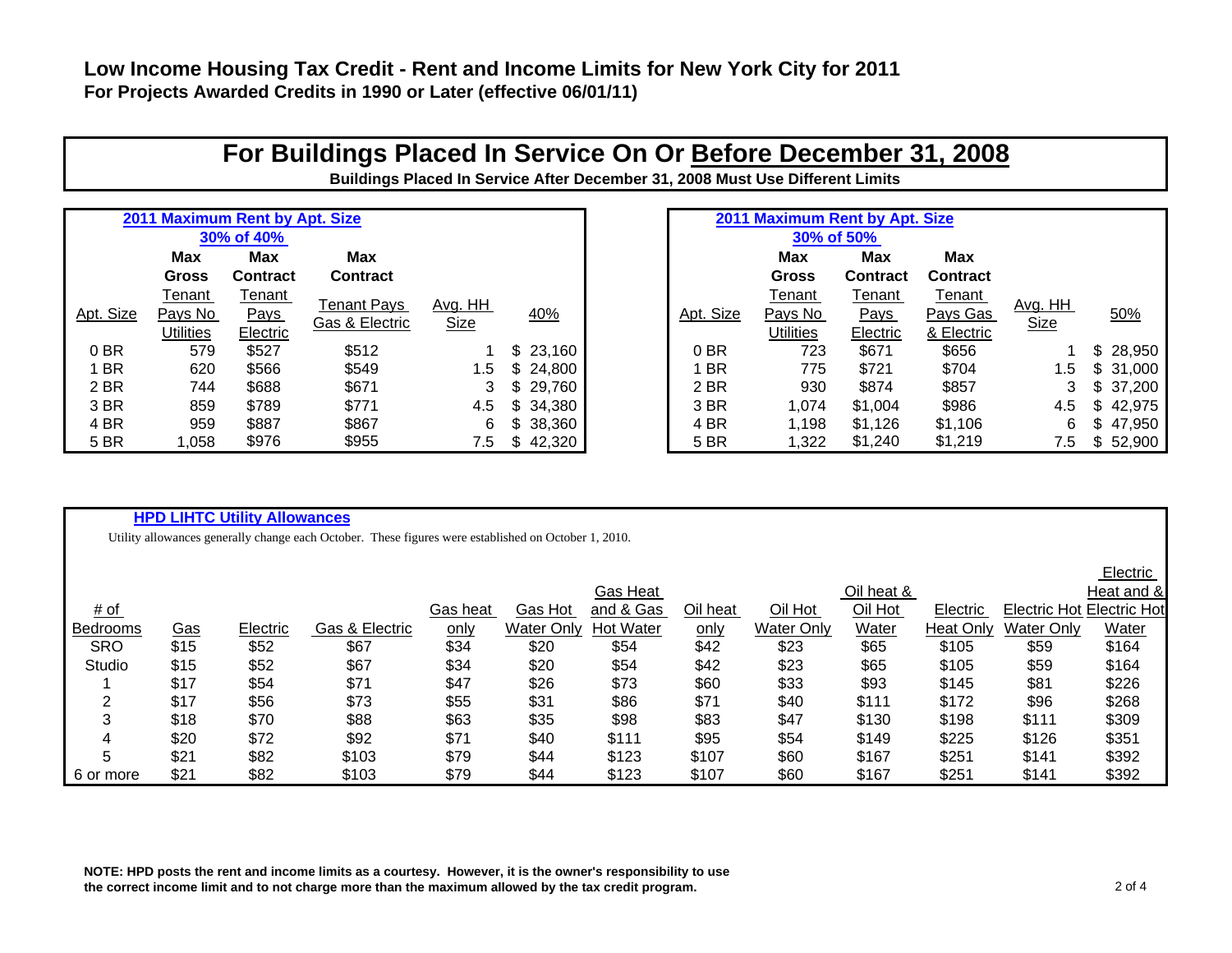## **For Buildings Placed In Service After December 31, 2008**

**Buildings Placed In Service On Or Before December 31, 2008 Must Use Different Limits**

|                | 2011 Maximum Household Income |            |     |        |          | In accordance with Section 3009 of the 2008 Housing and                                                               |
|----------------|-------------------------------|------------|-----|--------|----------|-----------------------------------------------------------------------------------------------------------------------|
|                | 40%                           | 50%<br>60% |     |        | 140%     | Act, projects with income limits "determined" under HUI                                                               |
|                |                               |            |     |        | of 60%   | in 2007 or 2008 are eligible to have their income and rent                                                            |
| <b>HH Size</b> |                               | Very-low   |     | Low    |          | the greater of: 1) the "HERA special" income limit (2008)<br>plus any increase in AMGI from 2008 to the current year) |
|                | \$22,920                      | \$28.650   | \$. | 34.380 | \$48,132 | income limit. The IRS has not formally defined "determi                                                               |
|                | \$26,200                      | \$32,750   |     | 39.300 | \$55,020 | issued, HPD considers projects that were placed in servi                                                              |
|                | \$29,480                      | \$36,850   | S   | 44.220 | \$61,908 | December 31, 2008 as "determined" projects.                                                                           |
|                | \$32,720                      | \$40.900   |     | 49.080 | \$68,712 |                                                                                                                       |
|                | \$35,360                      | \$44,200   |     | 53.040 | \$74,256 |                                                                                                                       |
| 6              | \$37,960                      | \$47,450   | S.  | 56,940 | \$79,716 | <b>Notes</b>                                                                                                          |
|                | \$40,600                      | \$50.750   | \$. | 60.900 | \$85,260 | 40% - calculated as 0.8 times HUD very-low limits                                                                     |
| 8              | \$43,200                      | \$54,000   |     | 64,800 | \$90,720 | 50% - as published by HUD                                                                                             |

| In accordance with Section 3009 of the 2008 Housing and Economic Recovery         |  |  |  |  |  |  |  |  |  |
|-----------------------------------------------------------------------------------|--|--|--|--|--|--|--|--|--|
| Act,projects with income limits "determined" under HUD's hold harmless policy     |  |  |  |  |  |  |  |  |  |
| in 2007 or 2008 are eligible to have their income and rent limits calculated with |  |  |  |  |  |  |  |  |  |
| the greater of: 1) the "HERA special" income limit (2008 very low-income limit    |  |  |  |  |  |  |  |  |  |
| plus any increase in AMGI from 2008 to the current year), or 2) HUD's very low-   |  |  |  |  |  |  |  |  |  |
| income limit. The IRS has not formally defined "determined." Until quidance is    |  |  |  |  |  |  |  |  |  |
| issued, HPD considers projects that were placed in service on or before           |  |  |  |  |  |  |  |  |  |
| December 31, 2008 as "determined" projects.                                       |  |  |  |  |  |  |  |  |  |
|                                                                                   |  |  |  |  |  |  |  |  |  |

60% - calculated as 1.2 times HUD published ver y-low limits

140% for purposes of next available unit rule only

- calculated as 60% x 1.4

### **Utility Allowance**

| Apt. Size | Electric | Gas  |
|-----------|----------|------|
| 0 BR      | \$52     | \$15 |
| 1 BR      | \$54     | \$17 |
| 2 BR      | \$56     | \$17 |
| 3 BR      | \$70     | \$18 |
| 4 BR      | \$72     | \$20 |
| 5 BR      | \$82     | \$21 |

**NOTE: HPD posts the rent and income limits as a courtesy. However, it is the owner's responsibility to use the correct income limit and to not charge more than the maximum allowed by the tax credit program.** 3 of 4

|           |                  | 2011 Maximum Rent by Apt. Size |                |                |     |          |                          |          |            |
|-----------|------------------|--------------------------------|----------------|----------------|-----|----------|--------------------------|----------|------------|
|           |                  | 30% of 60%                     |                |                |     |          |                          |          |            |
|           | <b>Max</b>       | <b>Max</b>                     | <b>Max</b>     |                |     |          |                          |          |            |
|           | <b>Gross</b>     | <b>Contract</b>                | Contract       |                |     |          | <b>Utility Allowance</b> |          |            |
|           | Tenant           | Tenant                         | Tenant Pays    | <u>Avg. HH</u> |     |          |                          |          |            |
| Apt. Size | Pays No          | Pays                           | Gas & Electric | Size           |     | 60%      |                          |          |            |
|           | <b>Utilities</b> | Electric                       |                |                |     |          | Apt. Size                | Electric | <u>Gas</u> |
| 0 BR      | 859              | \$807                          | \$792          |                | \$  | 34,380   | 0BR                      | \$52     | \$15       |
| 1 BR      | 921              | \$867                          | \$850          | 1.5            |     | \$36,840 | 1 BR                     | \$54     | \$17       |
| 2 BR      | 1,105            | \$1.049                        | \$1,032        | 3              | \$. | 44,220   | 2 BR                     | \$56     | \$17       |
| 3 BR      | 1,276            | \$1,206                        | \$1,188        | 4.5            | \$  | 51,060   | 3 BR                     | \$70     | \$18       |
| 4 BR      | 1,423            | \$1,351                        | \$1,331        | 6              | \$. | 56,940   | 4 BR                     | \$72     | \$20       |
| 5 BR      | 1,571            | \$1,489                        | \$1,468        | 7.5            | S.  | 62,850   | 5 BR                     | \$82     | \$21       |